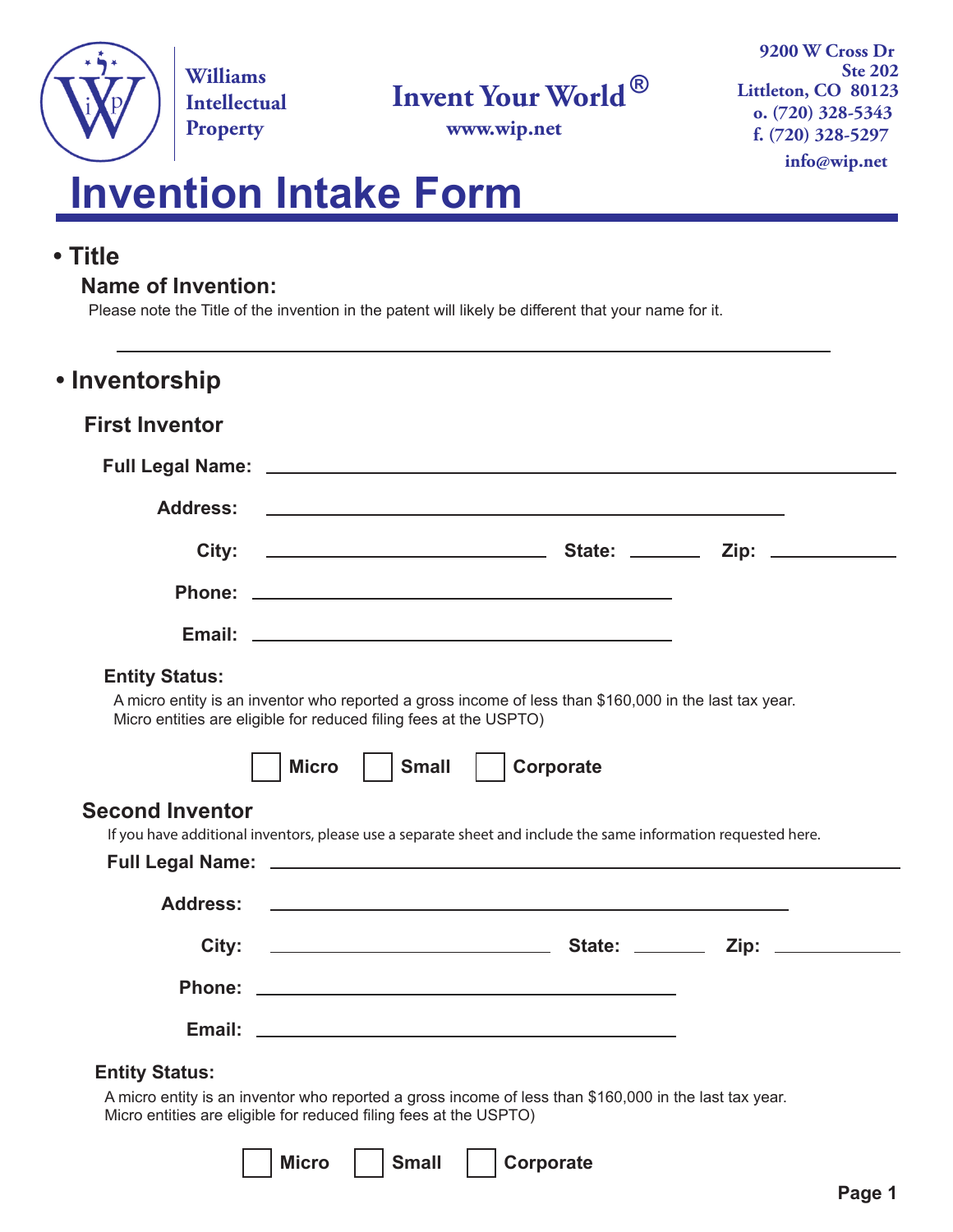

**Intellectual** 

Please fill out the below questions. If you need more space, please use a separate sheet of paper. When using separate sheets of paper, please title each relevant section with the same headings below.

#### **1.What is your invention?**

#### **2.What does your invention do?**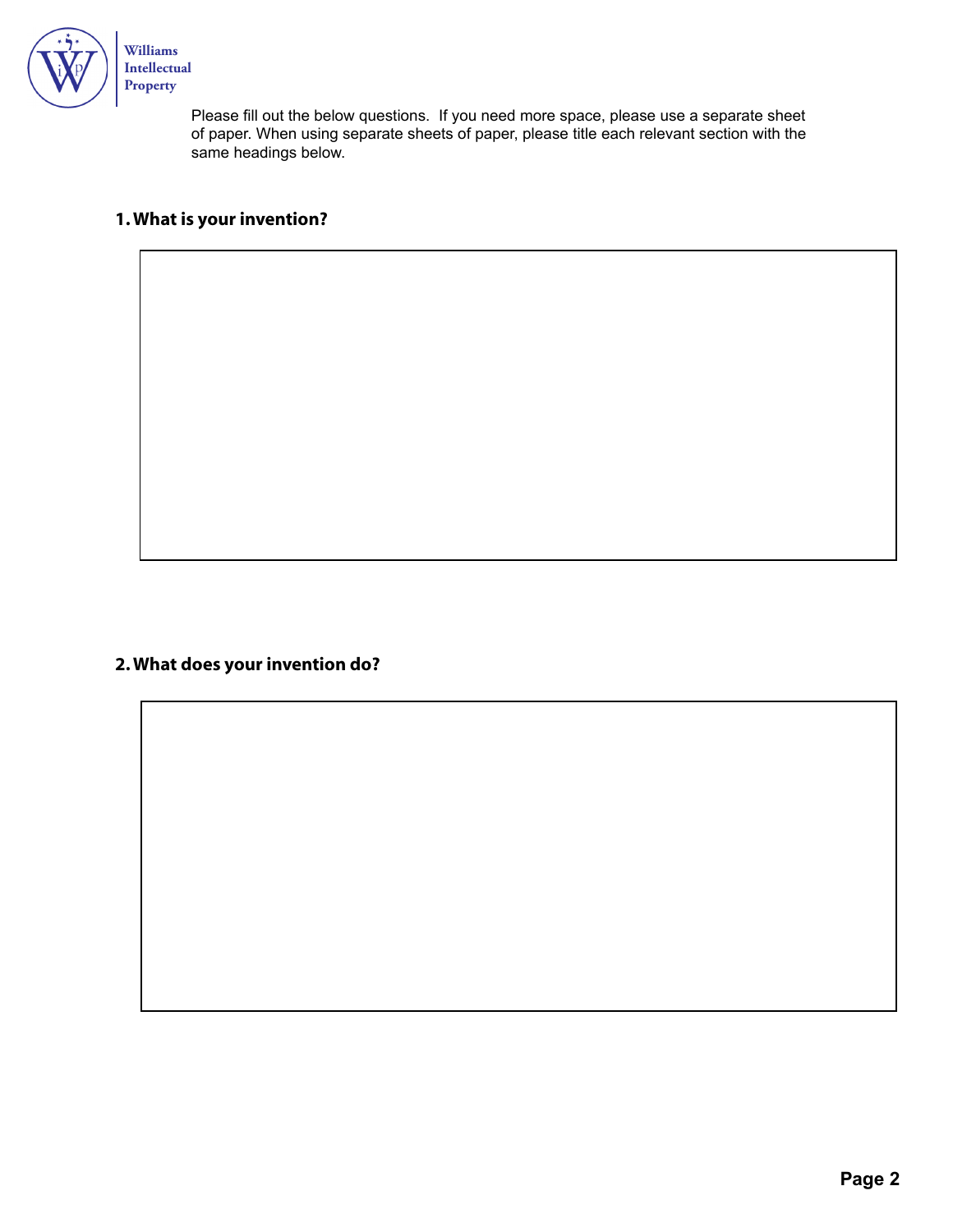

Please fill out the below questions. If you need more space, please use a separate sheet of paper. When using separate sheets of paper, please title each relevant section with the same headings below.

#### **3. How does your invention operate?**

**4. Are you aware of other inventions or devices already available which are similar to your invention?**



**5. What improvements (if any) does your invention offer over other, pre-existing devices?**